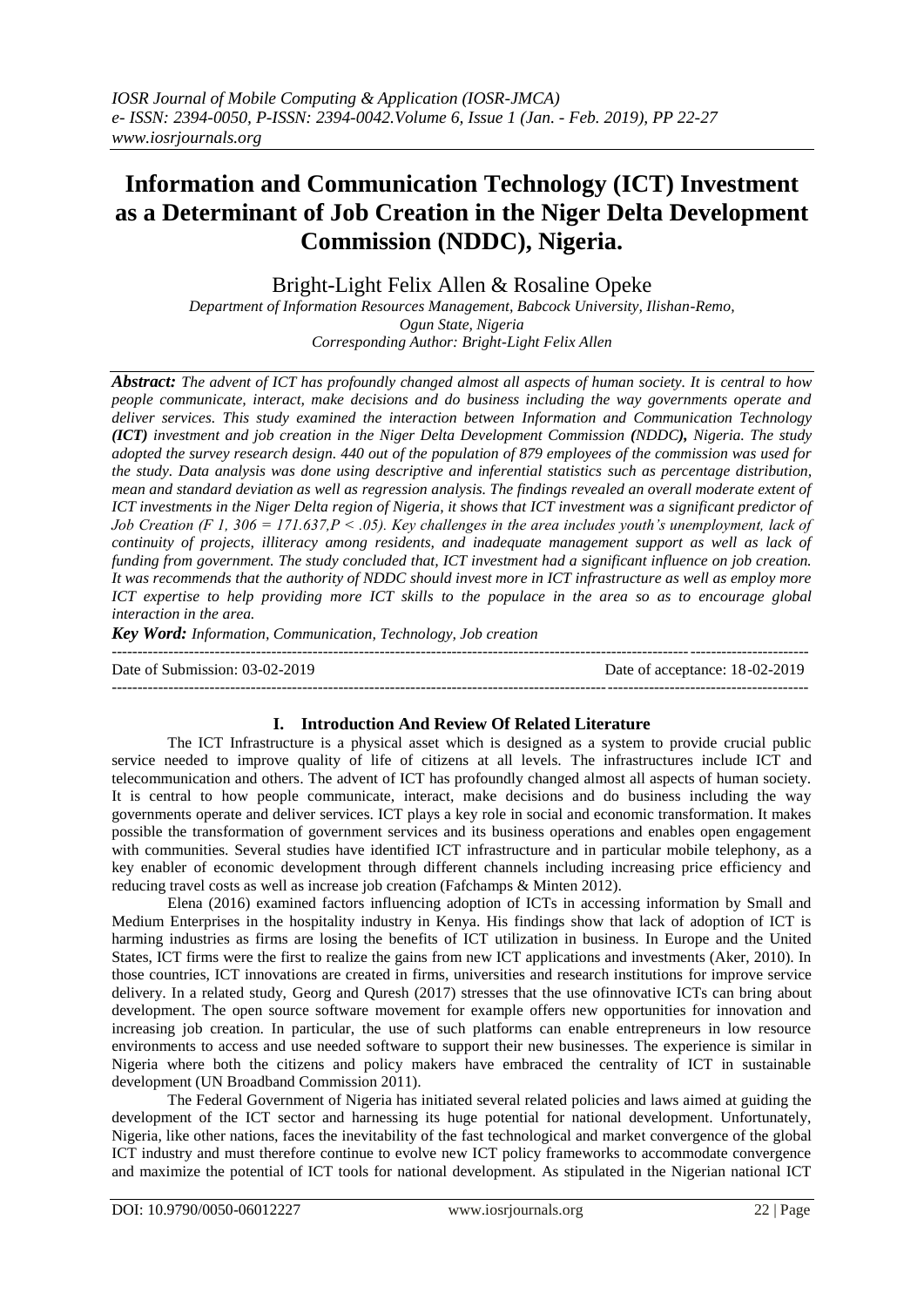policy, the reality of ICT convergence has not yet been reflected in the country where the institutions that regulate and/or develop the ICT sector still function as distinct actors in the industry, without much coordination.

The rapid innovation and diffusion of ICT over the past few decades has brought about tremendous changes in the economy especially in the industrialized countries (Khayyat, 2017). The continuous decline in the price of ICT equipment and software led to increase in the ICT investment and diffusion in Nigeria. As a consequence, industries have witnessed significant transformation in their production structure. For the industrialized countries the ICT has become an essential part of their economy. Almost all firms and consumers use computers and Internet access for economic purposes, such as providing consumers with more diversified and customized products, improving product quality, and selling goods and services.

It has been reported that gaining access to ICT leads to higher rates of economic growth as ICT presumably has large positive spill over to other aspects of the economy and lead to higher skill and education levels among the workforce (Khayyat, 2010). Competitiveness among industries in the new world of globalization is linked to the ability firms have to innovate and how fast they can make this innovation real. The intensity of market demand and competition forces organizations to continually search for improvement and offer better services. Thus, the ICT usability becomes a matter of concern for industries to survive. ICT has contributed to redesign, simplification and innovation in work processes, making industries more responsive and active in the implementation of innovations and their insertion in the global market (Khayyat 2010).

It has been debated that the fast paced growth of ICT services can be explained by a number of factors such as price decline of ICT equipment, advancements in technology, market liberalization, and privatization (GESI 2012, Khayyat et al, 2016). The output of the world's economy has also been growing at a faster rate during that period. In particular, many developing countries and transition economies have experienced rapid growth. Development in ICT is considered to be one of the driving forces of globalization and the rapid growth of the world's economy (GESI, 2012).

As ICT becomes less expensive, more portable, better integrated and interconnected, and embedded in a wider variety of devices, new applications in these fields and whole new industries such as interactive multimedia systems for business, home entertainment, and communications purposes are likely to evolve and to have profound effects on industries' structures, employment and economic growth.

The magnitude of the investment in ICT in the past decade has raised a lot of questions about payoff for both the nation and individual enterprises. Because ICT is often used to automate processes (that is, to perform tasks that might otherwise require substantial human intervention), and because automation is popularly associated with efficiency and cost reduction, questions about payoff have usually centered on productivity, as the latter is a concept that relates the level of outputs to the level of inputs used in the production. In particular, some economic studies have suggested that the large investment in ICT by the service sector has not been associated with substantial gains in productivity as measured by national macroeconomic statistics (Khayyat 2010).The ICT is considered a driving engine of green growth because of its effects on raising resource and energy efficiency (Ishida, 2015). ICT offers various functionalities such as the direct substitution of virtual process for physical process, system monitoring using censoring tools, data transmission and processing, driving and control of equipment (Schulte, Welsch & Rexhäuser 2014).

Although there has been much debate about the potential benefits of ICT investment to business organizations, it has been argued that undue reliance solely on the ICT investment is not sufficient to bring positive value to firm performance. Improper management of ICT investment not only can affect the business operational performance but can also lead to significant losses for businesses. It is contended that ICT can only be beneficial for companies if its implementation is accompanied by other resources (Chukwunonso *et al*, 2011) in order to ensure that all decisions related to ICT is properly governed by strong and independent board (Peansupap & Walker, 2005) to meet the strategic direction (Zhang & Chulkov, 2011).

Failures in ICT investment is often debated due to the inability of board of directors in ICT matters (Cohn & Robson, 2011; Nolan & McFarlan, 2005). One of the critical issues that have been highlighted in the current corporate governance practices is related to board diversity in ICT (Deloitte, 2015; Leblanc, 2012). As companies confront various ICT challenges in today's business environment, they should broaden the element for board diversity grounded in ICT expertise.

Previous studies have highlighted diverse convincing factors why companies choose to invest in ICT. ICT is seen more as a support function rather than a strategic tool (Willcocks & Lester, 1996) that can help companies to streamline and optimize their business processes (Kvochko, 2013), to increase their business profitability to better reflect firm performance (Gunasekaran et al., 2001). In many organizations, the ICT investment made is intended to contribute to the performance of an organization, in line with Gunasekaran *et al.* (2001) that ICT investment made is for the purpose of business operational improvement in an effort to reduce costs and increase profitability of the company. Recent studies have shown that investment in ICT has led companies to better performance either in terms of their profitability (Arabyat, 2014; Makinde, 2014; Zhang et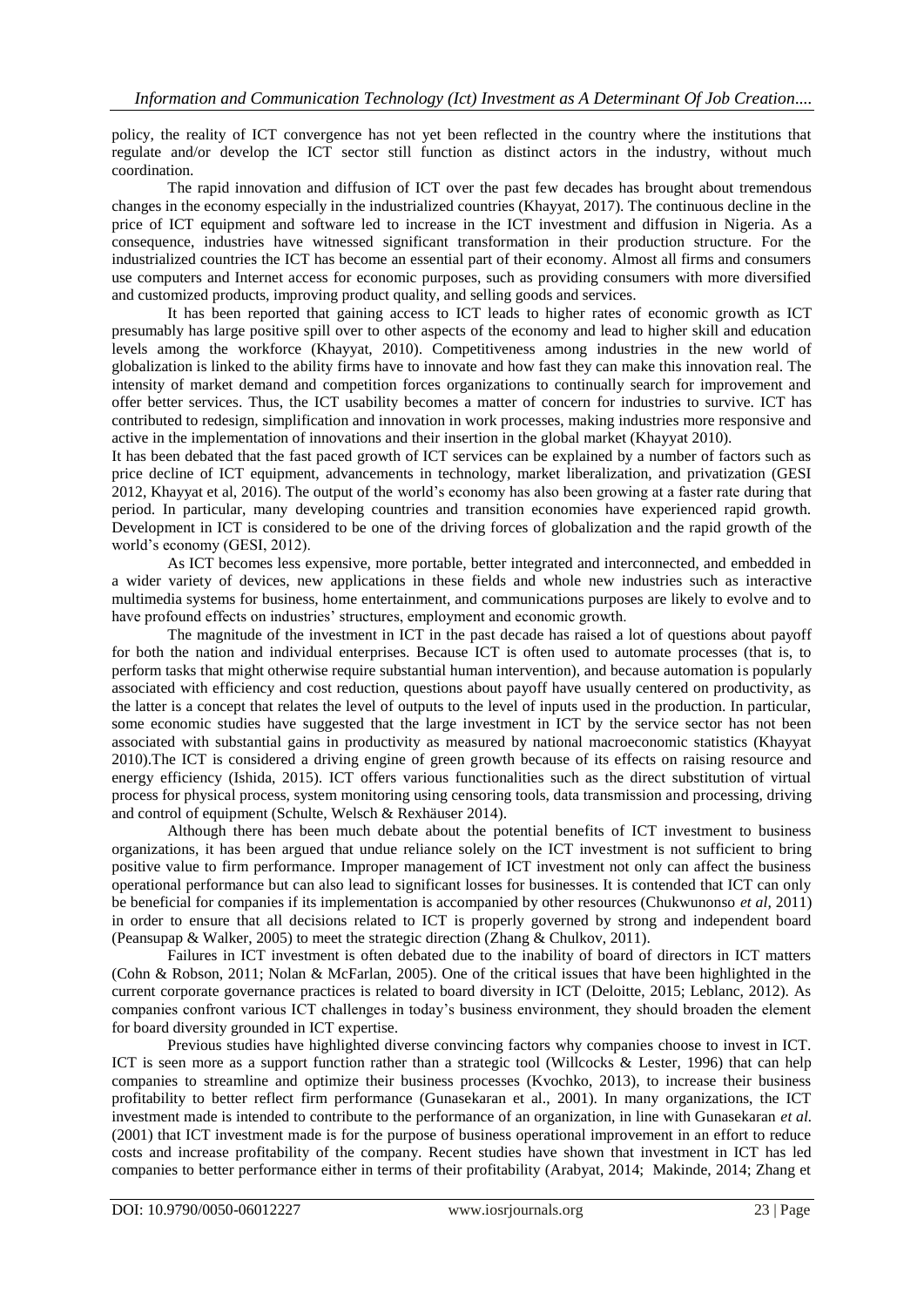al., 2011), productivity (Liang et al., 2010), efficiency (Romdhane, 2013; Liang et al., 2010) and innovation (Spyros & Euripidis, 2014; Jesudasan et al., 2013; Chukwunonso *et al*., 2011).

ICT investment through the acquisition of ICT equipment also helps companies to increase their competitive advantage. Some studies have argued that depending solely on ICT is not enough to cater for the sustainable advantage unless its implementation is complemented by other strategic business resources (Chukwunonso *et al*., 2011). As the acquisition of ICTs need a huge amount of investment (Meliville, *et al.,* 2004), it is important for companies to ensure that all decisions made for ICT including its direction, strategy and investment is successfully governed so as to align with their strategic direction (Zhang & Chulkov, 2011).

According to the IT Governance Institute (ITGI), board of directors and executives play an important role in governing ICT to ensure that company's ICT sustains and extends its business's strategies and objectives (ITGI, 2003). It has been argued that ICT will be managed more effectively if it is accompanied by both board of directors and management, strive together in order to ensure that ICT can streamline their business operations and sustain their company's growth.

Literature have shown that the involvement of management in conducting ICT businesses has reduced the control weaknesses in a company (Boritz & Lim, 2007) led to increase in business effectiveness (Jamba, Tsokota, & Mamboko, 2013; Ali *et al.,* 2009; Ali and Green, 2005).

## **II. Research setting**

The environment of this study is the Niger Delta region of Nigeria. The area which is described as the Niger Delta region of Nigeria lies between latitudes 4oand 6onorth of the Equator and 4oand 8o east of the Greenwich. It comprises the states of AkwaIbom, Cross River, Edo, Imo, Rivers, Bayelsa, Delta, Abia and Ondo, making it coterminous with all of Nigeria's oil producing states. Stretching over 20,000 km2of swamp land in the littoral fringes of the country, it embraces one of the world's largest wetlands, over 60% of Africa's largest mangrove forests, and one of the worlds' most extensive (Eyinla & Ukpo, 2006). The Niger Delta region in Nigeria is well-known for its huge presence of crude oil, the exploration of which has contributed to the nation's gross domestic products (GDP) on a large scale for the past six decades. In addition, more than 80% of the nation's infrastructural investments in the various sectors of our national economy depend largely on the income generated from the sales of oil exported from the Niger Delta Region. However, the deplorable state of the region led to the creation of the Niger Delta Development Commission (NDDC) as an agency of government in 2000. Its mission is to facilitate the rapid and even development of the well-endowed but highly beleaguered Niger Delta region of Nigeria (Ughakpoteni, 2012). This study is set out to examine the extent of investment in ICT infrastructure and has this has increased employment generation in the area. The study has the following specific objectives which are set to:

- 1. ascertain the extent of ICT investments in the Niger Delta region by NDDC;
- 2. establish the influence of ICT investment on job creation activities by the Niger Delta Development Commission;
- 3. find out the challenges to job creation in the Niger Delta region by NDDC.

## **Research questions**

- 1. What is the extent of ICT investments made in the region by NDDC?
- 2. To what extent is knowledge management practiced in the region by NDDC?
- 3. What are the challenges to job creation in the Niger Delta region by the Commission?

## **III. Methodology**

This study adopted the survey research design. The method is considered appropriate in other to specify the accurate description of how the independent variables (ICT investment) interact with (Job creation) in the Niger Delta Development Commission, Nigeria. The population for this study is made up of all staff in the head office and those in branches of the commission cutting across the directorates, the management staff, the senior non-management staff and junior staff across the various departments of the Commission. In determining the sample size, a proportionate stratified sampling technique was used to obtain a representative sample from each level (management, senior-non management and junior staff) in the commission. Thereafter, 440 out of the population of 879 employees of the commission was used for the study. The main instrument for data collection was a structured questionnaire. Ensuring face and content validity of the questionnaires involved a pilot study which was conducted among 30 Officers of the ministry of labour and productivity, Edo State. Reliability of the instrument was determined usinga Cronbach's alpha of 0.7 and above was considered adequate forinter-item consistency among the items in the research instrument. The data collected was analyzed using descriptive and inferential statistics such as percentage distribution, mean, median and standard deviation. Regression analysis was used to establish the influence of the independent variable on the dependent variable.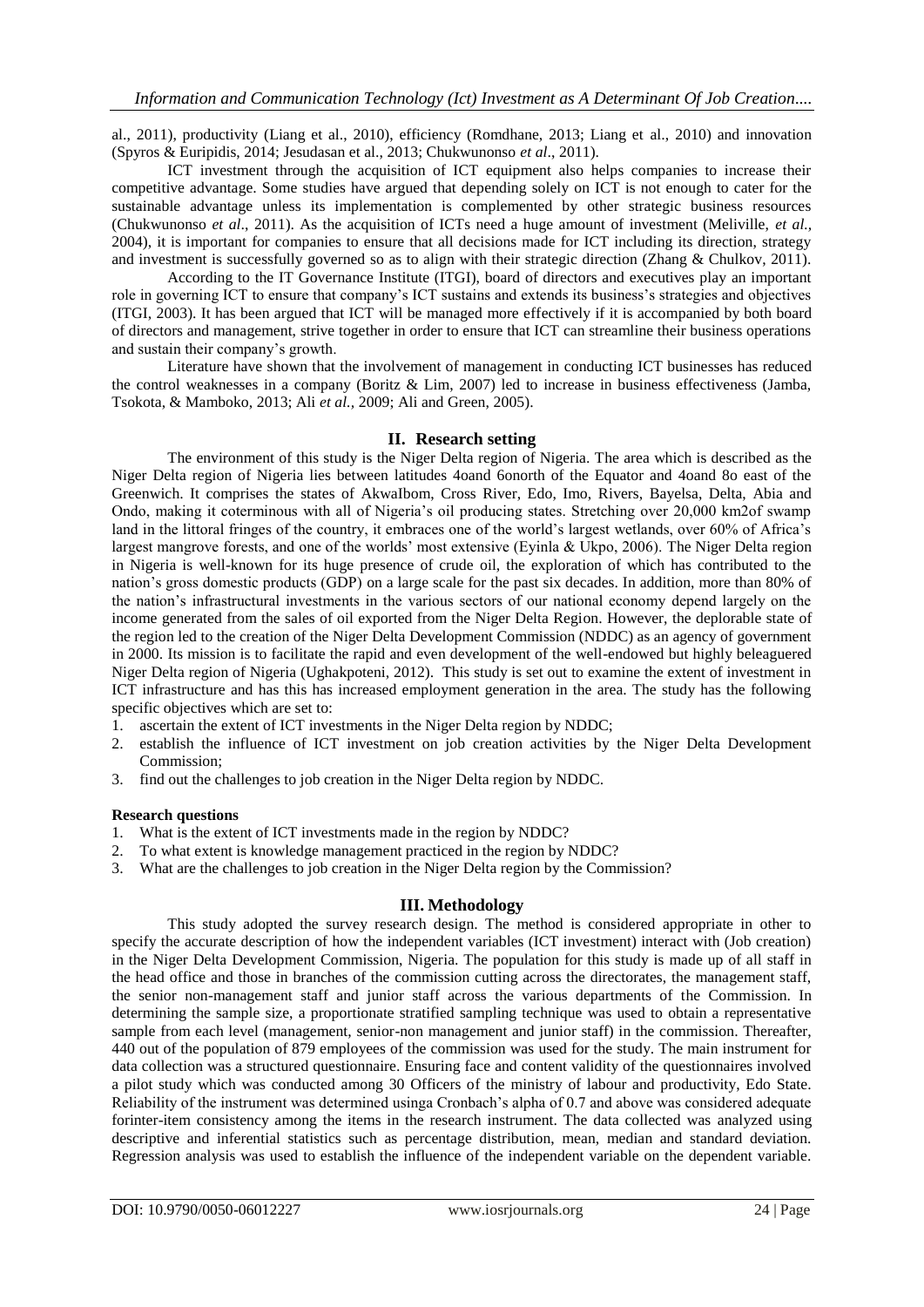Specifically, regression analysis was used to test the hypothesis statement in the study. Statistical Package for Social Sciences (SPSS version 20.0) was used to analyze the collected data gathered in the course of the study.

## **IV. Results and Discussion**

### **The extent of ICT investments in the Niger Delta region of Nigeria**

The findings of this study (Table 1) indicates that the overall extent of ICT investments in the Niger Delta region by NDDC was moderate with a mean of 2.37 on a scale of four point. Areas of investment in the region by NDDC includes: Business Dimension (i.e. ICT investment in the business sector) (mean = 2.42), ICT infrastructure (mean =2.38), Inclusive Development (mean =2.31). The finding of this study agrees with a study by Verma and Kumar (2018) which identified the 21st century as a technological era that presents a revolution and innovation that uses Information technology for massive job creation in virtually every industry and in all fields. Our findings identified the use of Information technology investment as a strategic tool for job creation and as a tool for enhancing e-business development, inclusive development and improving business process improvements in organizations. This agrees with the study of Rashid (2017) on the case of information and communication technologies fostering 'inclusion' in developing countries. The study revealed that information and communication technologies are essential tools for fostering 'inclusive development in developing countries. Also that investment in ICT is an investment that provides inclusive development, job creation and economic development in organizations and in most economies of the world.

#### **ICT investment on job creation activities by the Niger Delta Development Commission**

Table 2 indicated that ICT investment was a significant predictor of Job Creation (F 1, 306 = 171.637, P  $<$  0.05). It reveals that 35.7% of the variation in job creation is accounted for by the ICT investment (F(1, 306) = 171.637, P<.05). In addition, it indicates that ICT investment (β = .564, p < .05) significantly influenced job creation in Niger Delta region by NDDC. This is in consonant with the study of Kalra and Jain (2018) who examined e-backing and e-business. Their findings indicates that ICT investment enables e-banking reduces the work load as well as the resources involved as all the good and services in the sector. In a related study, Georg and Quresh (2017) reported that innovative use of ICTs can bring about development and economic growth. Other scholars have proven that telecommunication technology is a powerful tool for exchange information among economic agents (Masood & Marmefelt, 2012).

#### **The challenges to job creation in the Niger Delta region by NDDC**

Table 3 reveals that the challenges of Job creation in the Niger Delta region is quite high having a grand mean of 2.86. It was discovered that youth's unemployment in the region is worrisome. Other challenges includes lack of continuity of projects, illiteracy among residents, and inadequate management support as well as lack of funding from government among others. Overpopulation was also a major challenges of job creation in the Niger Delta.

| <b>Extent of ICT investment</b>                                                                                      | Very high<br>extent | <b>High extent</b> | Moderate<br>extent | <b>Low extent</b> | Mean   | <b>SD</b> |  |
|----------------------------------------------------------------------------------------------------------------------|---------------------|--------------------|--------------------|-------------------|--------|-----------|--|
| <b>Business Dimension</b>                                                                                            |                     |                    |                    |                   |        |           |  |
| Provision of new e-commerce facilities on the<br>region                                                              | 77(25.0)            | 71(23.1)           | 83(26.9)           | 77(25.0)          | 2.4805 | 1.11968   |  |
| Provision of ICT devices as enabler of business<br>growth and development in the region                              | 44(14.3)            | 103(33.4)          | 95(30.8)           | 66(21.4)          | 2.4058 | .97905    |  |
| Provision of funding and grants to operators to<br>boost business productivity                                       | 58(18.8)            | 85(27.6)           | 87(28.2)           | 78(25.3)          | 2.3994 | 1.06144   |  |
| Development of innovative technologies for<br>business process improvement                                           | 62(20.1)            | 75(24.4)           | 95(30.8)           | 76(24.7)          | 2.3994 | 1.06756   |  |
| Development of expert clusters for training of<br>youths on entrepreneurship and small scale<br>business development | 41(13.3)            | 95(30.8)           | 117(38.0)          | 55(17.9)          | 2.3961 | .93026    |  |
| Average Mean $Score = 2.42$                                                                                          |                     |                    |                    |                   |        |           |  |
| <b>ICT</b> infrastructure                                                                                            |                     |                    |                    |                   |        |           |  |
| Provision of e-learning facilities                                                                                   | 41(13.3)            | 106(34.4)          | 114(37.0)          | 47(15.3)          | 2.4838 | .90766    |  |
| Provision of telecommunication devices and<br>equipment's                                                            | 41(13.3)            | 114(37.0)          | 106(34.4)          | 47(15.3)          | 2.4610 | .89248    |  |
| Provision of computer information systems                                                                            | 34(11.0)            | 102(33.1)          | 120(39.0)          | 52(16.9)          | 2.3831 | .89296    |  |
| Provision of broadband technology to enhance<br>internet connectivity in the region                                  | 38(12.3)            | 76(24.7)           | 147(47.7)          | 47(15.3)          | 2.3409 | .88270    |  |
| Provision of broadcast technology                                                                                    | 27(8.8)             | 89(28.9)           | 127(41.2)          | 65(21.1)          | 2.2532 | .88830    |  |
| Average Mean $Score = 2.38$                                                                                          |                     |                    |                    |                   |        |           |  |
| <b>Inclusive Development</b>                                                                                         |                     |                    |                    |                   |        |           |  |
| ICT skills development and trainings for youth<br>empowerment                                                        | 34(11.00            | 118(38.30)         | 111(36.00          | 45(14.6)          | 2.4578 | .87389    |  |

**Table 1: Extent of ICT investments in the Niger Delta region by NDDC;**

DOI: 10.9790/0050-06012227 www.iosrjournals.org 25 | Page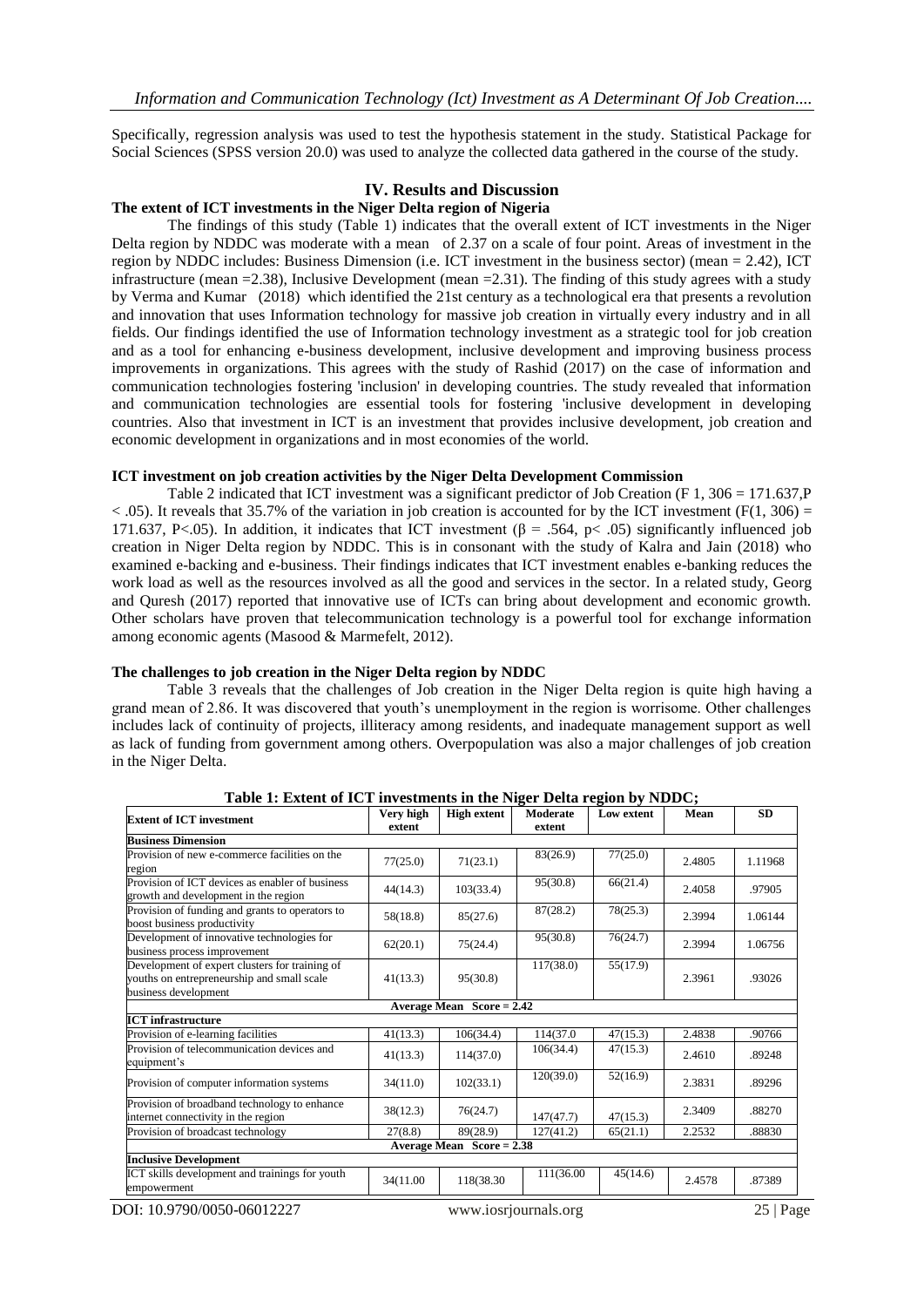## *Information and Communication Technology (Ict) Investment as A Determinant Of Job Creation....*

| Provision of e-health facilities in the region                         | 31(10.1) | 102(33.1) | 106(34.4) | 69(22.4) | 2.3214 | .93289 |  |
|------------------------------------------------------------------------|----------|-----------|-----------|----------|--------|--------|--|
| Provision of e-agricultural facilities                                 | 39(12.7) | 83(26.9)  | 117(38.0) | 69(22.4) | 2.2987 | .95590 |  |
| Provision of educational facilities to boost<br>learning in the region | 36(11.7) | 85(27.6)  | 110(35.7) | 77(25)   | 2.2597 | .96388 |  |
| Provision of e-government facilities in the region                     | 31(10.1) | 102(33.1) | 81(26.3)  | 94(30.5) | 2.2273 | .99525 |  |
| Average Mean $Score = 2.31$                                            |          |           |           |          |        |        |  |
| Grand Mean $= 2.37$                                                    |          |           |           |          |        |        |  |

#### **Table 2: Influence of ICT Investments on JOB Creation in the Niger Delta region by NDDC**

| Model |                                                                            | unstandardized coefficients |            | standardized<br>coefficients |        | Sig. |
|-------|----------------------------------------------------------------------------|-----------------------------|------------|------------------------------|--------|------|
|       |                                                                            | В                           | Std. Error | Beta                         |        |      |
|       | (constant)                                                                 | 19.802                      | 1.592      |                              | 12.438 | .000 |
|       | ICT investment                                                             | .564                        | .043       | .599                         | 13.101 | .000 |
|       | $R^2 = 359,$<br>Adjusted $R^2 = 357,$<br>$F_{(1, 306)} = 171.637, P < .05$ |                             |            |                              |        |      |

Dependent Variable: Job creation

## **Table 3: Challenges of Job Creation**

| Table of Chancing to the observation<br><b>Challenges Of Job Creation</b> | Percentage $(\% )$ |  |  |  |  |
|---------------------------------------------------------------------------|--------------------|--|--|--|--|
| Lack of continuity of projects                                            | 154(50.0)          |  |  |  |  |
| Lack of open innovation                                                   | 146(47.4)          |  |  |  |  |
| Change in government policies                                             | 136(44.2)          |  |  |  |  |
| Lack of integration of IT systems and technical                           | 141(45.8)          |  |  |  |  |
| Inadequate mentoring programs                                             | 135(43.8)          |  |  |  |  |
| Overpopulation in the region                                              | 130(42.2)          |  |  |  |  |
| Lack of extra-organizational knowledge                                    | 131                |  |  |  |  |
|                                                                           | (42.5)             |  |  |  |  |
| Insurgency and militancy in the region                                    | 124                |  |  |  |  |
|                                                                           | (40.3)             |  |  |  |  |
| Lack of knowledge sharing culture                                         | 132                |  |  |  |  |
|                                                                           | (42.9)             |  |  |  |  |
| Lack of incentives for innovation                                         | 127                |  |  |  |  |
|                                                                           | (41.2)             |  |  |  |  |
| Inadequate ICT deployment and infrastructural deficit                     | 122                |  |  |  |  |
|                                                                           | (39.6)             |  |  |  |  |
| Lack of creative ideas                                                    | 120                |  |  |  |  |
|                                                                           | (39.0)             |  |  |  |  |
| Inadequate innovation policy                                              | 105                |  |  |  |  |
|                                                                           | (34.1)             |  |  |  |  |
| Lack of funding from government                                           | 98                 |  |  |  |  |
|                                                                           | (31.8)             |  |  |  |  |
| Inadequate management support                                             | 92                 |  |  |  |  |
|                                                                           | (29.9)             |  |  |  |  |
| ICT illiteracy among the staff/residents                                  | 82                 |  |  |  |  |
|                                                                           | (26.6)             |  |  |  |  |
| Grand Mean $= 2.86$                                                       |                    |  |  |  |  |

## **V. Conclusion and Recommendations**

The outcome of this research indicates a moderate extent of ICT investments opportunities in the Niger Delta region of the federal republic of Nigeria. The study concluded that ICT investment had a significant influence on job creation from the perspectives of business dimension, ICT infrastructural development and inclusive development to create jobs in the region. The study recommends that the authority of NDDC should invest more in ICT infrastructure as well as employ more ICT expertise to help providing more ICT skills to the populace in the area so as to encourage global interaction in the area.

## **Limitations**

Notable limitation came from two main sources:

First, the staff of the commission was located in nine different states which made data collection very expensive and involved a lot of travelling. However, the limitation was managed with the determination to complete the study within the stipulated time. Second, gaining access to the management staff of the commission was a big problem because of the security threats in the region. Nevertheless, this barrier was managed by involving the senior non-management staff and the junior staff who was very close to those at the management level in securing their participation in the study.